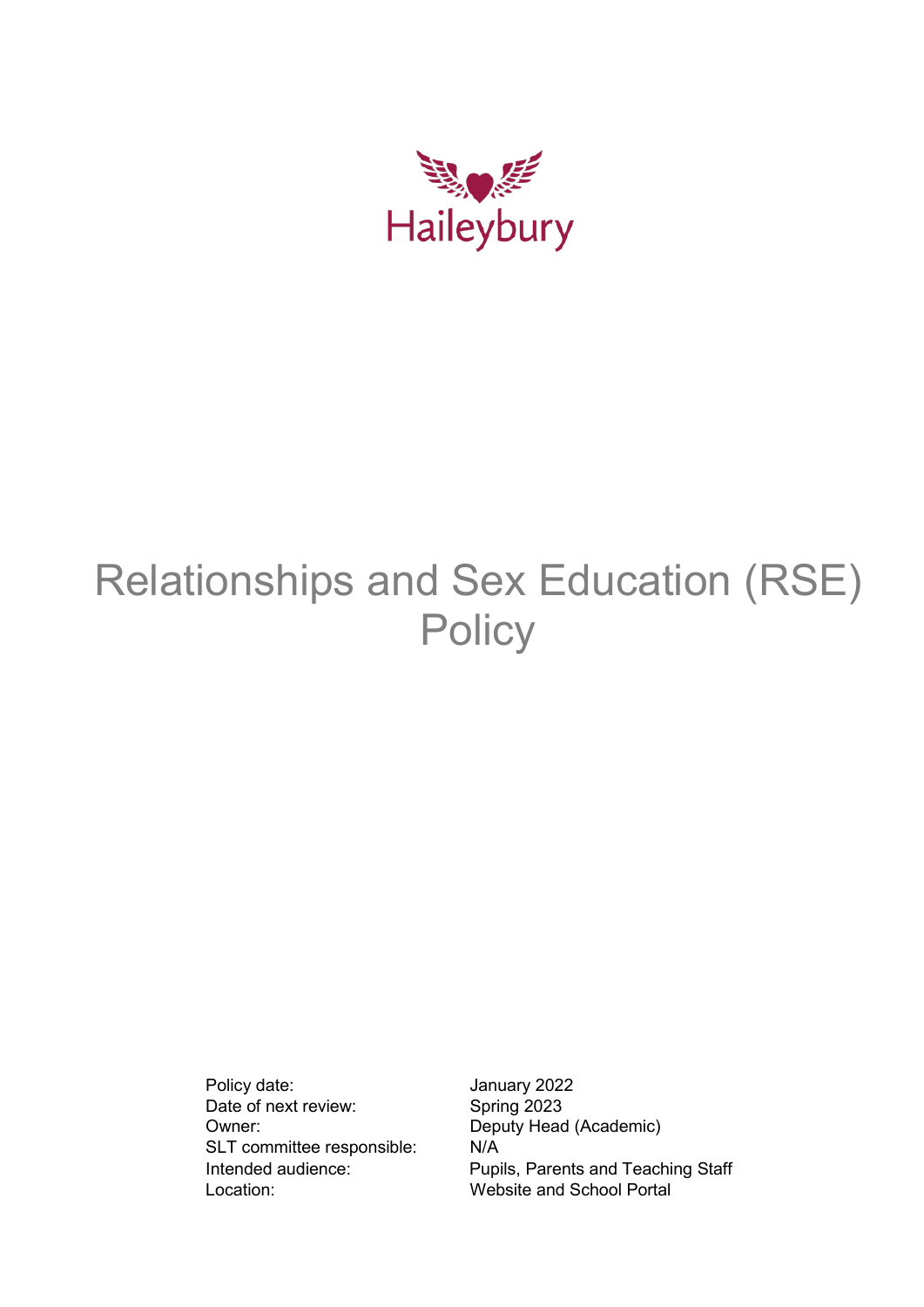## **1. Introduction**

- 1.1 To embrace the challenges of creating a happy and successful adult life, pupils need to be equipped with knowledge that will enable them to make informed decisions about their wellbeing, health and relationships and to build their self-efficacy. Pupils can also put this knowledge into practice as they develop the capacity to make sound decisions when facing risks, challenges and complex contexts. Everyone faces difficult situations in their lives. These subjects support young people to develop resilience, to know how and when to ask for help, and to know where to access support.
- 1.2 The Relationships Education, Relationships and Sex Education and Health Education (England) Regulations 2019, made under sections 34 and 35 of the Children and Social Work Act 2017, make Relationships Education compulsory for all pupils receiving primary education and Relationships and Sex Education (RSE) compulsory for all pupils receiving secondary education.
- 1.3 The aim of RSE is to give young people the information they need to help them develop healthy, nurturing relationships of all kinds, not just intimate relationships. It should enable them to know what a healthy relationship looks like and what makes a good friend, a good colleague and a successful marriage or other type of committed relationship. It should also cover contraception, developing intimate relationships and resisting pressure to have sex (and not applying pressure). It should teach what is acceptable and unacceptable behaviour in relationships. This will help pupils understand the positive effects that good relationships have on their mental wellbeing, identify when relationships are not right and understand how such situations can be managed.
- 1.4 Haileybury recognises that there will be a range of opinions regarding RSE. Government regulations require the School to have as its starting principle when teaching RSE that the applicable law should be taught in a factual way so that pupils are clear on their rights and responsibilities as citizens.

## **2. Responsibilities**

- 2.1 The taught RSE curriculum is under the responsibility of the Deputy Head (Academic), delegated to the Head of PSHE and taught by members of the PSHE department.
- 2.2 The Deputy Head (Academic) monitors and evaluates all elements of the RSE programme with the Deputy Head (Safeguarding and Wellbeing).
- 2.3 The provision of lectures and the wider elements of the RSE curriculum, including liaison with visiting speakers and parents is under the responsibility of the Deputy Head (Safeguarding and Wellbeing), working with the Head of PSHE.
- 2.4 The Deputy Head (Safeguarding and Wellbeing) works with the Head of Sixth Form, the Assistant Head (Heads of Year), the Head of Russell Dore and the Head of PSHE so that parents are fully informed about what is being taught in each term and their rights.
- 2.5 This policy is approved annually by SLT, and there will be a section on RSE in the annual Safeguarding report to Council.
- 2.6 This policy will be updated at least annually but on an ongoing basis when needs or requirements change.

#### **3. The RSE Curriculum**

3.1 Full curriculum outlines can be found [here.](https://docs.google.com/document/d/1wNCj4njxzD6SXz-XjIEqEeA0XqR6WZ0kVeM8HIVhTmE/edit)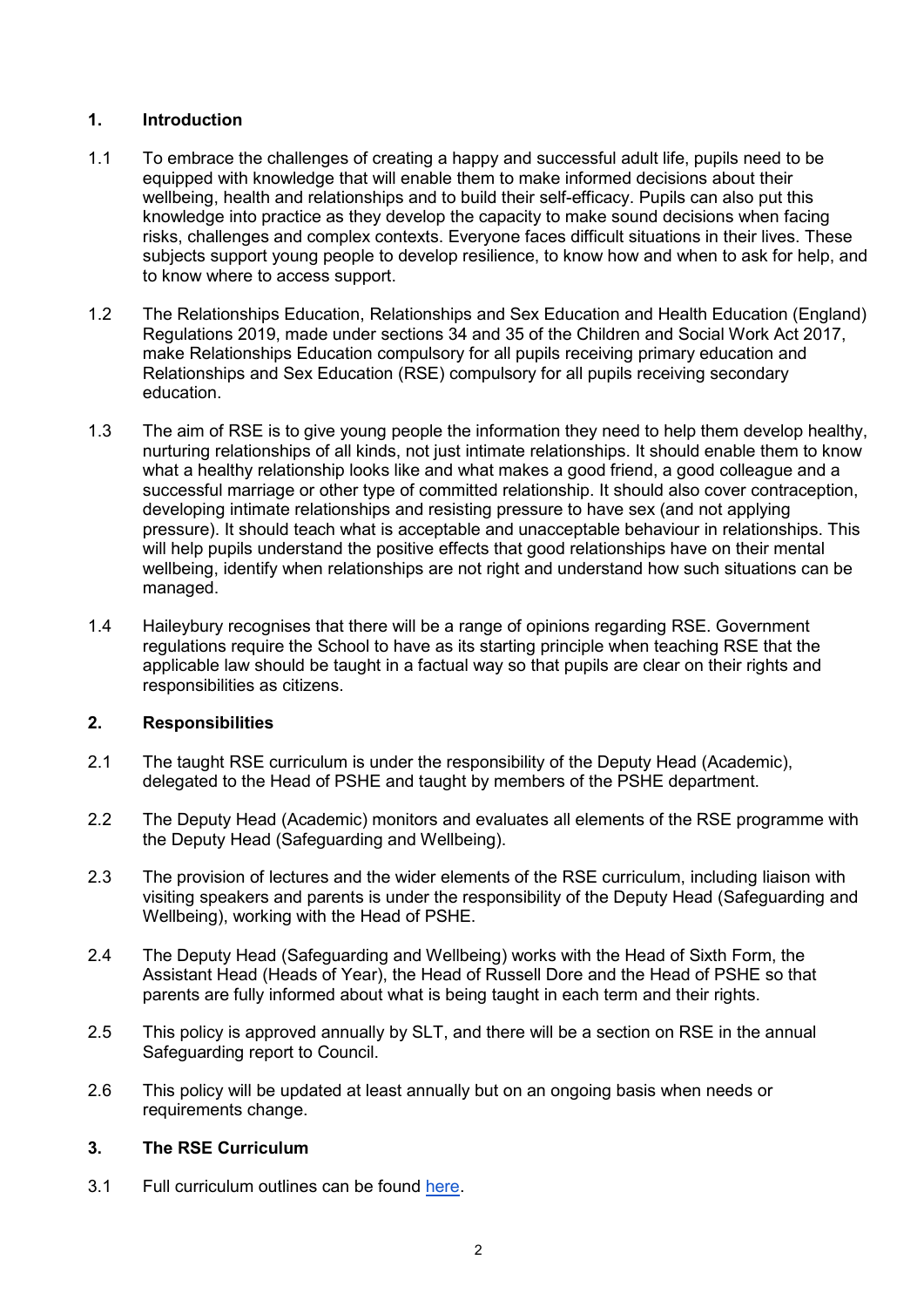## 3.2 **Required topics**

- a. **Families** Pupils are taught about family relationships, friendships and other kinds of relationships that are an equally important part of becoming a successful and happy adult. This teaching should enable pupils to distinguish between content and experiences that exemplify healthy relationships and those that are distorted or harmful. Pupils could see how these relationships might contribute to human happiness and their importance for bringing up children.
- b. **Respectful relationships, including friendships** Pupils are taught the benefits of healthy relationships to their mental wellbeing and self-respect. They are taught that there are different types of committed, stable relationships. Through gaining the knowledge of what a healthy relationship is like, they should be empowered to identify when relationships are unhealthy. They are taught that unhealthy relationships can have a lasting, negative impact on mental wellbeing.
- c. **Online and media** Internet safety is addressed. Pupils are taught the rules and principles for keeping safe online. This will include how to recognise risks, harmful content and contact, and how and to whom to report issues. Pupils are taught how data is generated, collected, shared and used online, for example, how personal data is captured on social media or understanding the way that businesses may exploit the data available to them. Pupils are made aware of harmful behaviours online, and via other forms of media, which may normalise violent sexual behaviours. A focus on healthy relationships and broader Relationships Education can help young people better understand acceptable behaviours in relationships.
- d. **Being safe** Grooming, sexual exploitation and domestic abuse, including coercive and controlling behaviour, is addressed sensitively and clearly. The physical and emotional damage caused by female genital mutilation (FGM) is taught. Pupils are taught where to find support and that it is a criminal offence to perform or assist in the performance of FGM or fail to protect a person for whom you are responsible from FGM.
- e. **Intimate and sexual relationships, including sexual health** Haileybury's RSE programme does not encourage early sexual experimentation. It teaches young people to understand human sexuality and to respect themselves and others. It enables young people to mature, build their confidence and self-esteem and understand the reasons for delaying sexual activity. The aim is that the young people develop safe, fulfilling and healthy sexual relationships, at the appropriate time. RSE is delivered in a nonjudgemental, factual way and allows scope for young people to ask questions in a safe environment. Knowledge gained about safer sex and sexual health will ensure that young people are equipped to make safe, informed and healthy choices as they progress through adult life. This will include teaching specifically related to the risks and dangers of consuming pornography, as well as the promotion of positive sexual relationships.
- f. **Character education** The wider PSHE and co-curricular programmes aim to cultivate resilience and character in the individual: belief in achieving goals and persevering with tasks, as well as personal attributes such as honesty, integrity, courage, humility, kindness, generosity, trustworthiness and a sense of justice, underpinned by an understanding of the importance of self-respect and self-worth.
- g. **Equality Act** Pupils are taught the facts and the law about sex, sexuality, sexual health and gender identity in an age-appropriate and inclusive way. All pupils should feel that the content is relevant to them and their developing sexuality. Sexual orientation and gender identity should be explored at a timely point and in a clear, sensitive and respectful manner. When teaching about these topics, it must be recognised that young people may be discovering or understanding their sexual orientation or gender identity. There should be an equal opportunity to explore the features of stable and healthy same sex relationships. This should be integrated appropriately into lessons or lectures, rather than addressed separately or in only one lesson.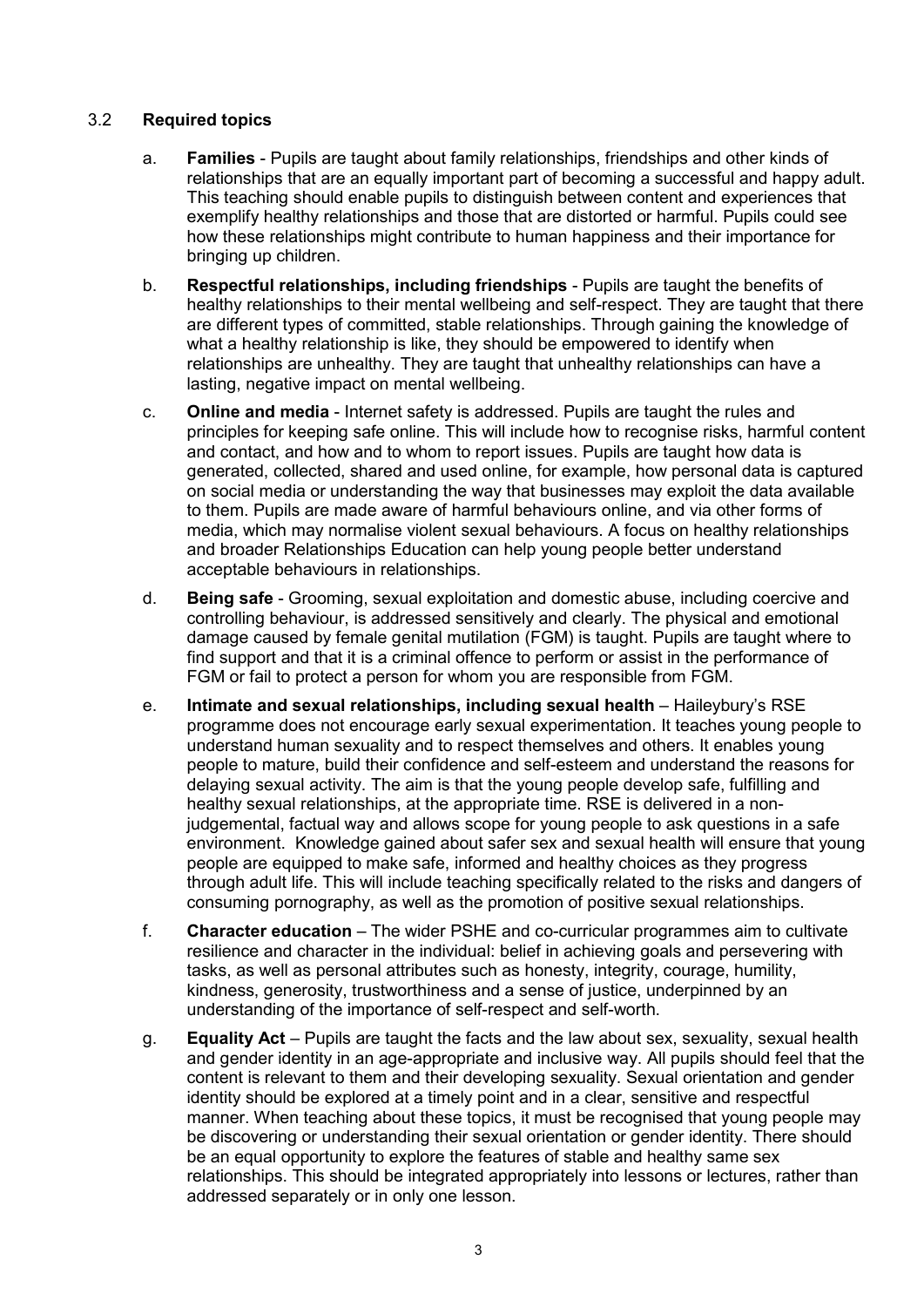## **4. Parents**

- 4.1 The School works with parents in developing and reviewing this policy. This policy is made available to parents. The Head of PSHE and the Heads of Year ensure that parents know what will be taught and when.
- 4.2 Parents have the right to request that their child be excused from the sex education element within RSE only. They should contact the Deputy Head (Safeguarding and Wellbeing) on [l.pugsley@haileybury.com.](mailto:l.pugsley@haileybury.com)
- 4.3 If a parent requests that their child be withdrawn from some or all of sex education delivered as part of statutory RSE, the Deputy Head (Safeguarding and Wellbeing) will discuss the request with the parents and, as appropriate, with the child to ensure that their wishes are understood and to clarify the nature and purpose of the curriculum. The School will document this process and ensure a record is kept. This will be held by the Deputy Master's PA.
- 4.4 Once those discussions have taken place, save in exceptional circumstances, the School will respect the parents' request to withdraw the child, up to and until three terms before the child turns 16. After that point, if the child wishes to receive sex education rather than be withdrawn, the School will make arrangements to provide the child with sex education during one of those terms.
- 4.5 There may also be exceptional circumstances where the Deputy Head (Safeguarding and Wellbeing) may want to take a pupil's specific needs arising from SEND into account when making this decision.
- 4.6 If a pupil is excused from sex education, it is the School's responsibility to ensure that the pupil receives appropriate, purposeful education during the period of withdrawal.
- 4.7 There is no right to withdraw from Relationships Education or Health Education.

#### **5. Safeguarding**

- 5.1 Pupils may also need support to recognise when relationships (including family relationships) are unhealthy or abusive (including the unacceptability of neglect, emotional, sexual and physical abuse and violence, including honour-based violence and forced marriage) and strategies to manage this or access support for oneself or others at risk. Teachers should refer any issues to the Deputy Head (Safeguarding and Wellbeing).
- 5.2 Teachers should be mindful that for pupils who are or have experienced unhealthy or unsafe relationships at home or socially, the School may have a particularly important role in being a place of consistency and safety where they can easily speak to trusted adults, report problems and find support. Counselling is available.

#### **6. Religion and Belief**

- 6.1 The religious background of all pupils must be taken into account when planning teaching, so that the topics are appropriately handled. The School is required to comply with the relevant provisions of the Equality Act 2010, under which religion or belief are amongst the protected characteristics.
- 6.2 The School will teach about faith perspectives to allow a balanced debate to take place about issues that are seen as contentious.
- 6.3 In all schools, teaching should reflect the law (including the Equality Act 2010) as it applies to relationships, so that young people clearly understand what the law allows and does not allow, and the wider legal implications of decisions they may make.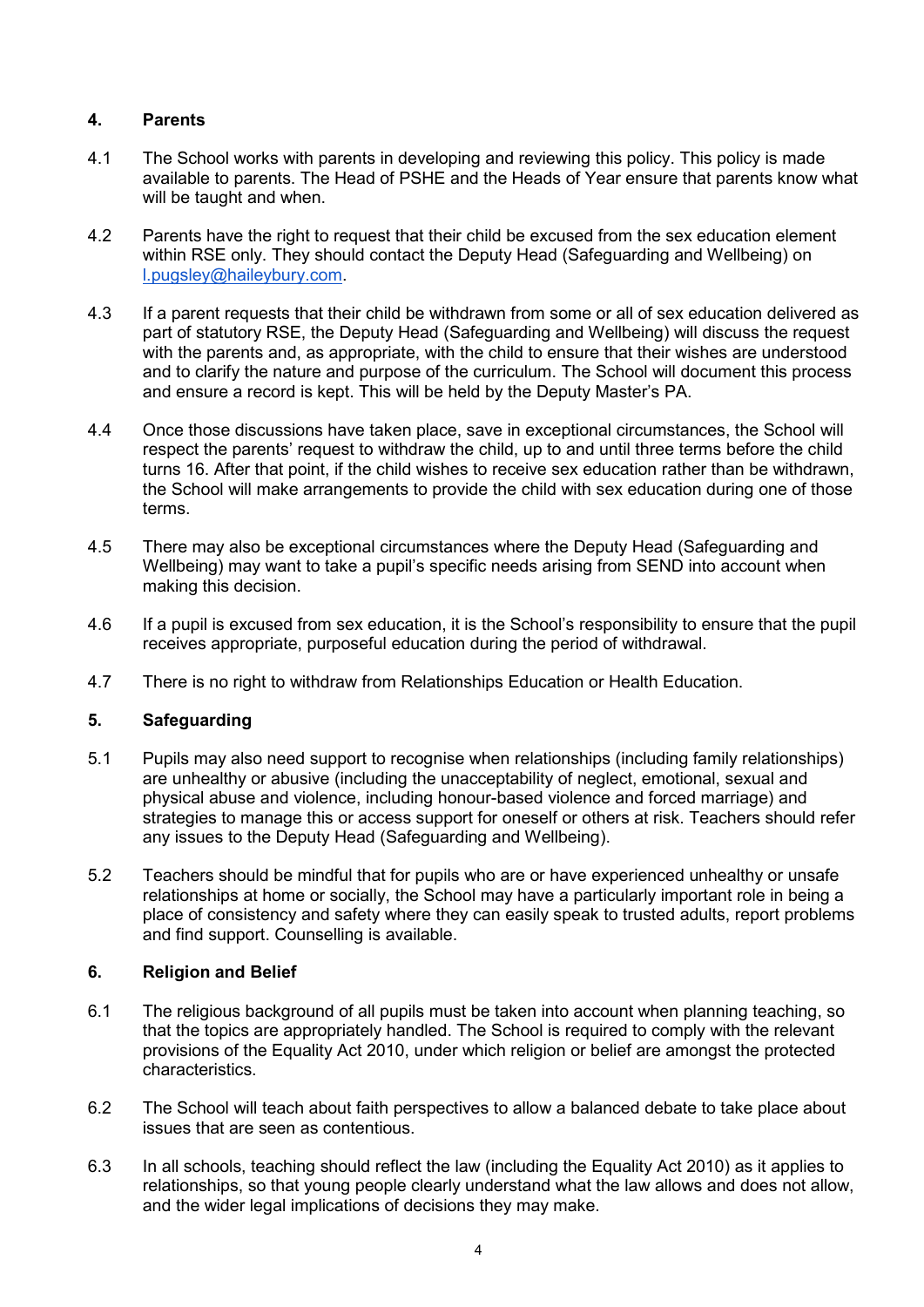## **7. Equality Act 2010**

- 7.1 Under the provisions of the Equality Act, schools must not unlawfully discriminate against pupils because of their age, sex, race, disability, religion or belief, gender reassignment, pregnancy or maternity, marriage or civil partnership, or sexual orientation (collectively known as the protected characteristics).
- 7.2 The Head of PSHE and any teachers or visiting lecturers must be mindful of the following aspects when delivering RSE:
	- a. The gender and age range of their pupils, and consider whether it is appropriate or necessary to put in place additional support for pupils with particular protected characteristics (which mean that they are potentially at greater risk).
	- b. The need to foster healthy and respectful peer-to-peer communication and behaviour between boys and girls, and provide an environment, which challenges perceived limits on pupils based on their gender or any other characteristic, including through these subjects and as part of a whole-school approach.
	- c. The need to highlight issues such as everyday sexism, misogyny, homophobia and gender stereotypes and take positive action to build a culture where these are not tolerated, and any occurrences are identified and tackled. Staff have an important role to play in modelling positive behaviours.
	- d. The School's policies on Equal Opportunities, Countering Bullying and ICT Acceptable Use, as well as the Staff Code of Conduct and the Pupil Handbook.
	- e. The importance of making clear that sexual violence and sexual harassment are not acceptable, will never be tolerated and are not an inevitable part of growing up.
	- f. Any report of sexual violence or sexual harassment should be reported directly to the Deputy Head (Safeguarding and Wellbeing).
	- g. It is essential that assumptions are not made about the behaviour of boys and young men and that they are not made to feel that this behaviour is an inevitable part of being male; most young men are respectful of young women and each other.
	- h. An understanding for all pupils of healthy relationships, acceptable behaviour and the right of everyone to equal treatment will help ensure that pupils treat each other well and go on to be respectful and kind adults.
	- i. The teaching is sensitive and age appropriate in approach and content at the point at which LGBT+ content must be fully integrated into their programmes of study for this area of the curriculum rather than delivered as a standalone unit or lesson.
	- j. Reasonable adjustments are made for SEND pupils to alleviate disadvantage and they are mindful of the SEND Code of Practice when planning for these subjects.

## **8. The Law**

- 8.1 The RSE course at Haileybury will ensure that pupils understand what the law says about sex, relationships and young people, as well as broader safeguarding issues. This includes a range of important facts and the rules regarding sharing personal information, pictures, videos and other material using technology. This will help young people to know what is right and wrong in law, but it can also provide a good foundation of knowledge for deeper discussion about all types of relationships. There are also many different legal provisions whose purpose is to protect young people and which ensure young people take responsibility for their actions.
- 8.2 The pupils should be well informed about the full range of perspectives and, within the law, should be well equipped to make decisions for themselves about how to live their own lives, whilst respecting the right of others to make their own decisions and hold their own beliefs. Key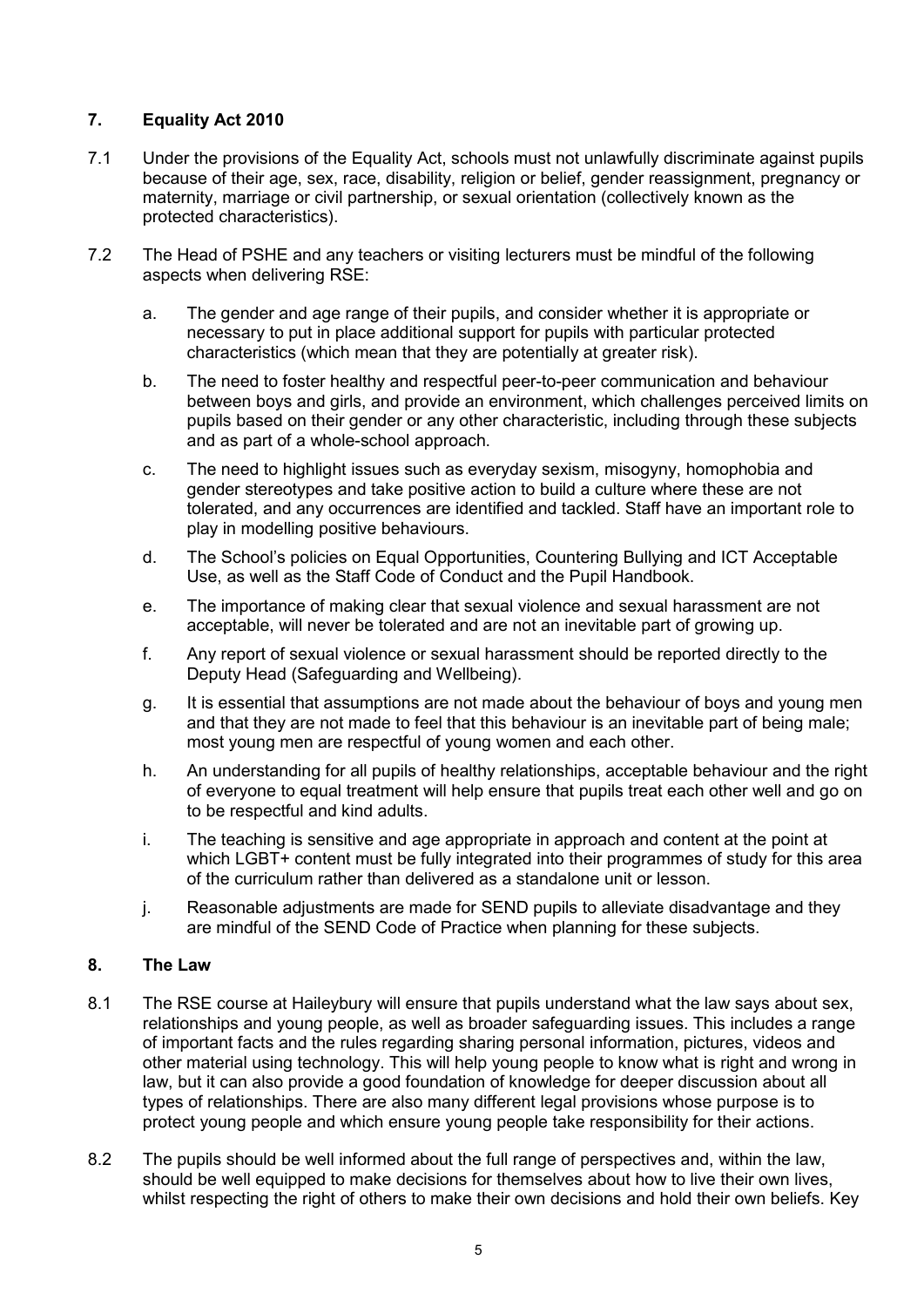aspects of the law relating to sex which should be taught include the age of consent, what consent is and is not, the definitions and recognition of rape, sexual assault and harassment, and choices permitted by the law around pregnancy.

- 8.3 Pupils are made aware of the relevant legal provisions when relevant topics are being taught, including for example:
	- a. marriage
	- b. consent, including the age of consent
	- c. violence against women and girls
	- d. online behaviours including image and information sharing (including 'sexting', youthproduced sexual imagery, nudes, etc.)
	- e. pornography
	- f. abortion
	- g. sexuality
	- h. gender identity
	- i. substance misuse
	- j. violence and exploitation by gangs
	- k. extremism/radicalisation
	- l. criminal exploitation (for example, through gang involvement or 'county lines' drugs operations)
	- m. hate crime
	- n. female genital mutilation (FGM)

#### **9. Visiting Speakers**

- 9.1 It is important that the teacher booking the speaker discusses the detail of how the visitor will deliver their sessions and ensure that the content is age-appropriate and accessible for the pupils. They should ask to see the materials visitors will use as well as a lesson plan in advance, so that they can ensure it meets the full range of pupils' needs (e.g. special educational needs). It is important to agree how confidentiality will work in any lesson and that the visitor understands how safeguarding reports should be dealt with in line with school policy.
- 9.2 In line with school policy on visiting speakers the person booking the speaker is responsible for ensuring that they check the visitor or visiting organisation's credentials and that the teaching delivered by the visitor fits with their planned programme and their published policy.